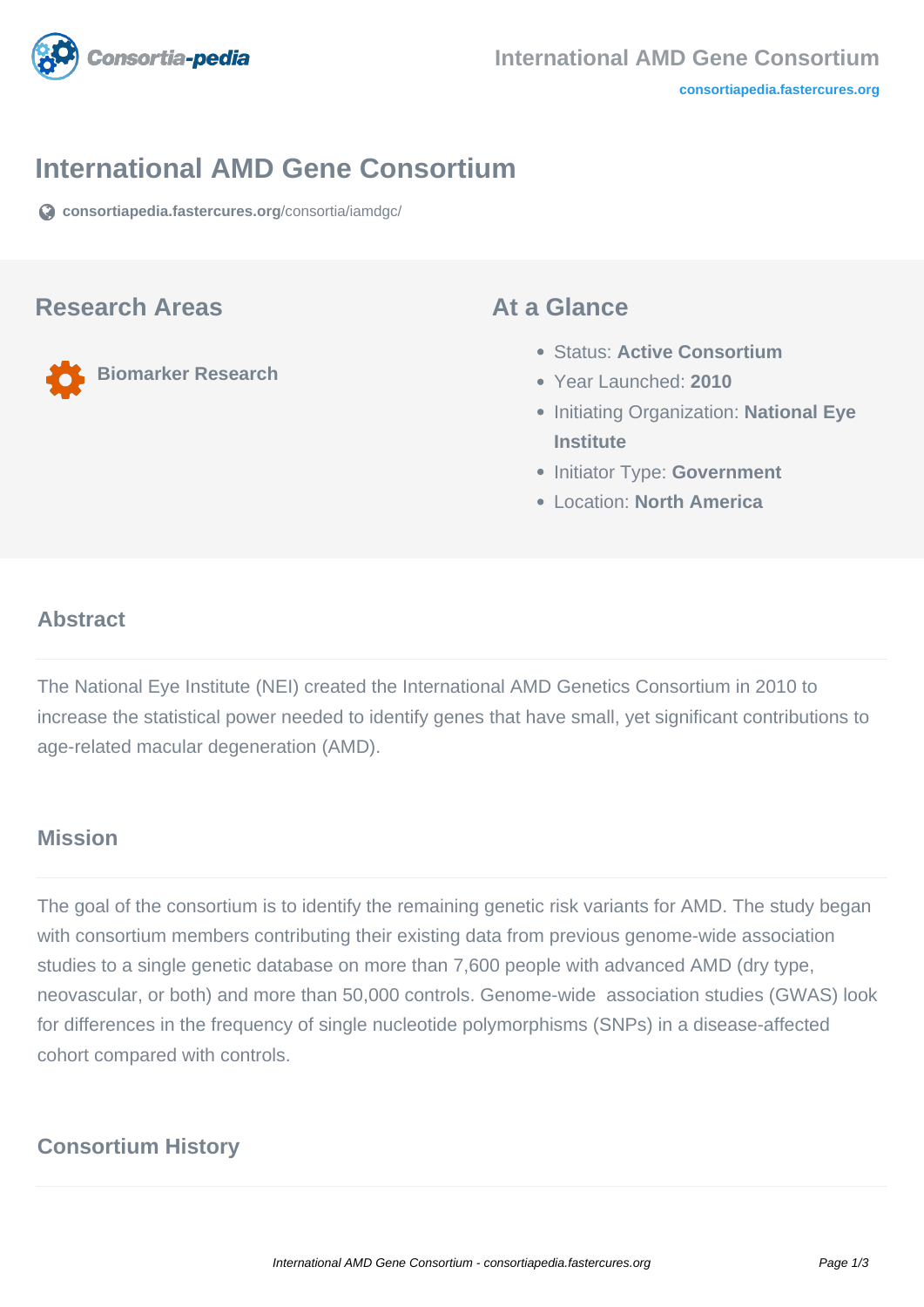

The consortium was created by the National Eye Institute. Scientists from 18 research groups in 14 countries formed the consortium in the spring of 2010 with the goal of speeding up the search for AMD susceptibility genes.

## **Structure & Governance**

The National Eye Institute, part of the National Institutes of Health, leads the federal government's research on the visual system and eye diseases. NEI supports basic and clinical science programs that result in the development of sight-saving treatments.

 The consortium has oversight from several committees, including a Gene Analysis, Gene Phenotype, and Gene Steering Committee.

# **Financing**

The National Institutes of Health/National Eye Institute provided initial funding for the consortium in 2010.

# **Data Sharing**

NEI's effort to unite the international research community to share GWAS data sets made it possible to solve a common goal in understanding this blinding disease.

The consortium conducted a meta-analysis on 15 GWAS representing over 8,000 patients with AMD and 50,000 controls. In addition to verifying known genes, the consortium identified 19 new gene variants. The genes identified in these studies function in the immune system, cholesterol transport and metabolism, and formation and maintenance of connective tissue. This study provides a nearly complete picture of genetic heritability for AMD. The AMD Gene Consortium confirmed 12 loci identified in previous studies that are associated with increased risk of macular degeneration. The findings are reported online in the journal Nature Genetics. The consortium identified 19 new gene variants.